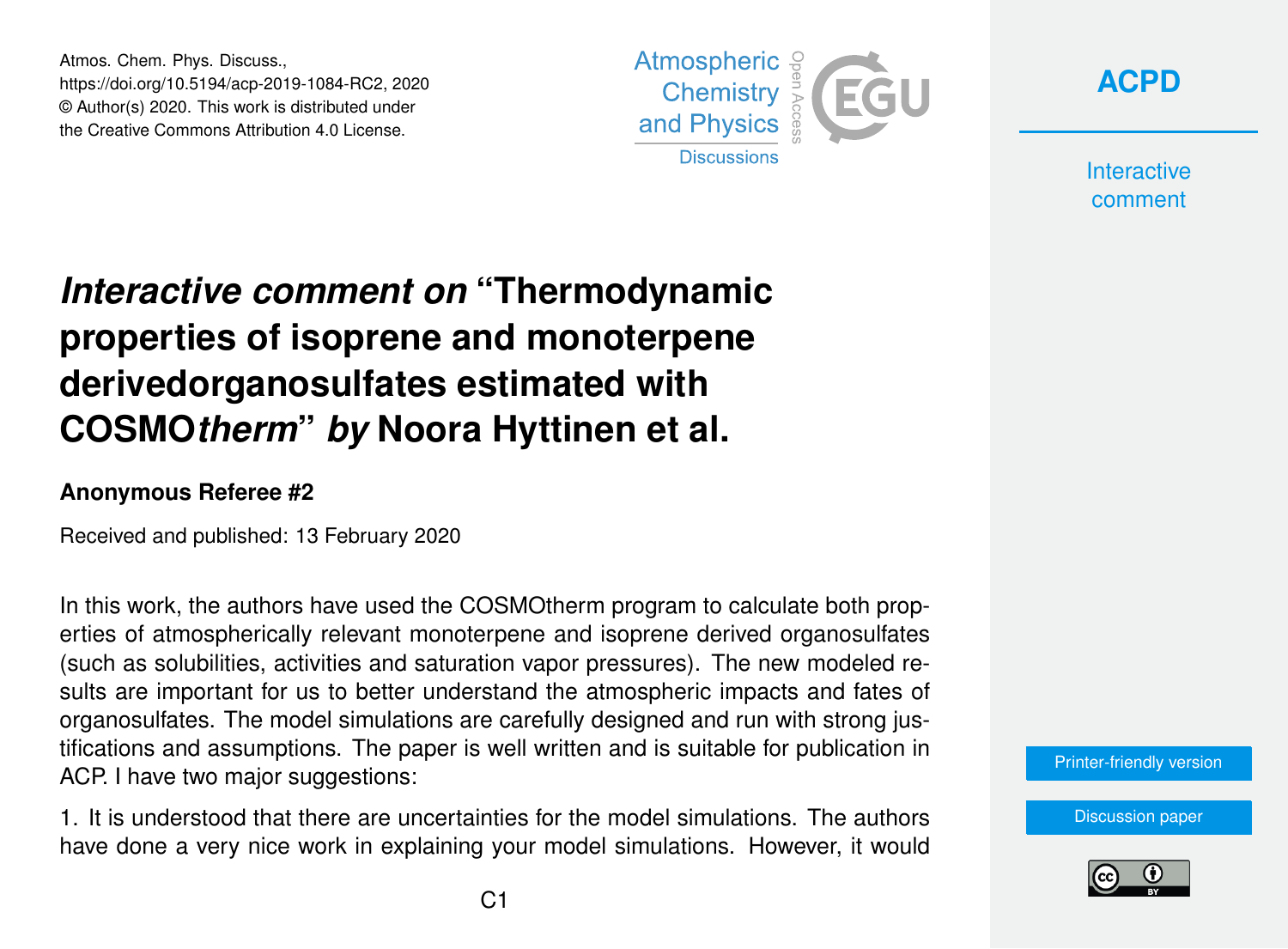be still useful for the readers to know what would be the potential uncertainties of the modeled results (e.g. what is the possible range of the model results instead of a single value?).

2. To date, it remains unclear how the sulfate group would affect the properties of the organic compounds. It would be useful if the authors could discuss how the presence or absence of sulfate group would change the properties of an organic molecules based on their model simulations.

Minor comments:

Abstract, "The estimated pKa values of all the organosulfates indicate a high degree of dissociation in water, leading in turn to high dissociation corrected solubilities." Any explanation from the model simulations?

Line 45, "The hygroscopic properties of organosulfate containing aerosol have been measured using sodium salts of alkane sulfates (Woods III et al., 2007; Estillore et al., 2016) and limonene derived organosulfates (Hansen et al., 2015). Limonene derived organosulfate was demonstrated to lower the surface tension of aqueous solutions even more effectively than atmospherically relevant strong organic acids (Hansen et al., 2015)." Could the authors compare their model results with some of these literature data?

Line 47, "In addition, Nguyen et al. (2014a, b) have seen indications of long-range transport of organosulfates, suggesting that organosulfates must have sufficiently low volatilities to remain in the aerosol-phase over a wide range of atmospheric conditions." This observation does not consistent with the model results? As stated in the abstract, "Based on the estimated saturation vapor pressures, the organosulfates of this study can all be categorized as semi- or low-volatile, with saturation vapor pressures 4 to 8 orders of magnitude lower than that of sulfuric acid" . Do these modelled results support by the laboratory and field observations?

**[ACPD](https://www.atmos-chem-phys-discuss.net/)**

**Interactive** comment

[Printer-friendly version](https://www.atmos-chem-phys-discuss.net/acp-2019-1084/acp-2019-1084-RC2-print.pdf)

[Discussion paper](https://www.atmos-chem-phys-discuss.net/acp-2019-1084)

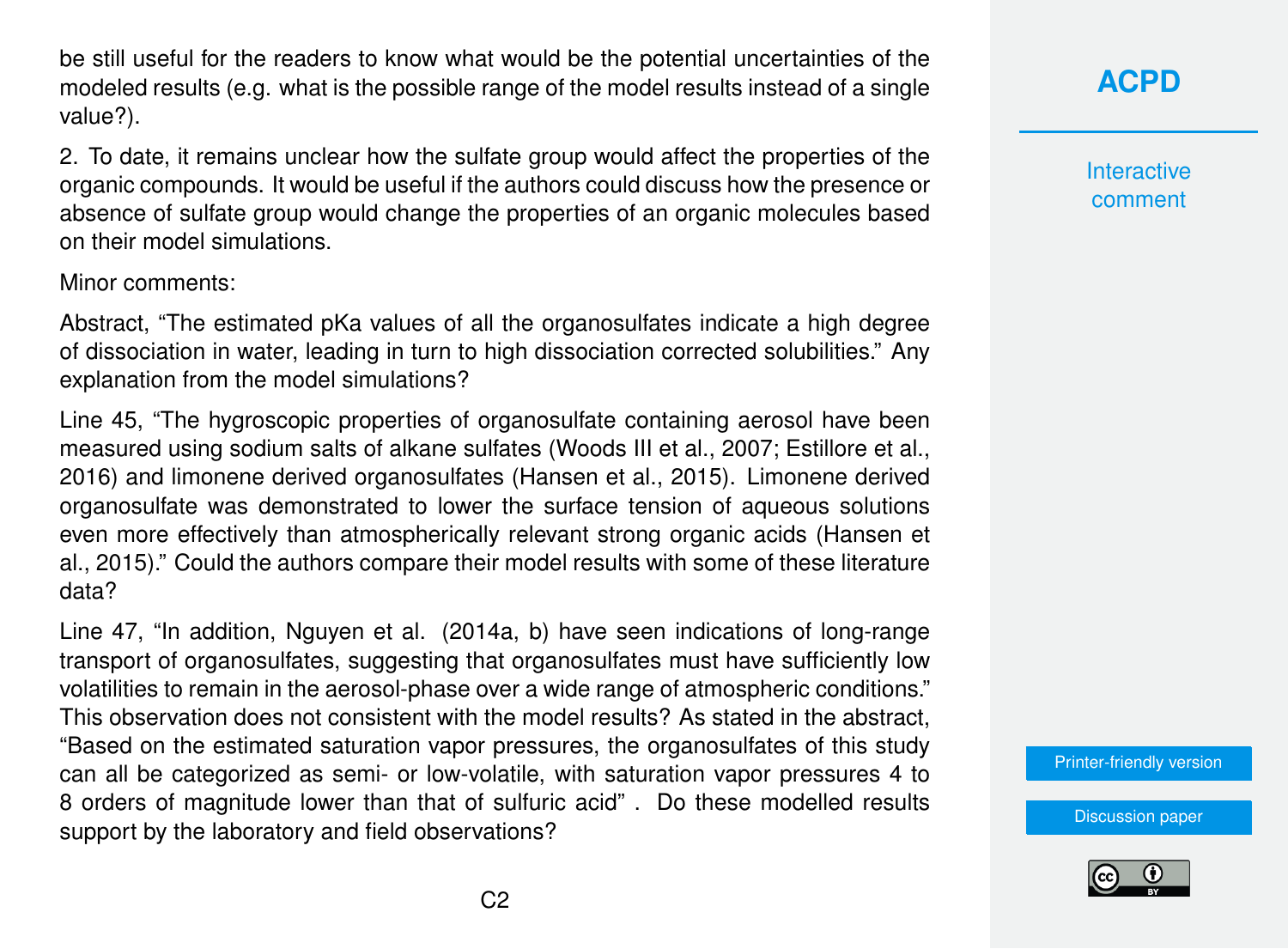Line 80, "The non-systematic conformer generation in COSMOconf has been shown to lead to significantly different results in COSMOtherm depending on the initial geometry with molecules containing hydroxy and hydroperoxy functional groups (Kurtén et al., 2018). Based on the recommendation by Kurtén et al. (2018), we therefore used the systematic conformer sampling with the MMFF force fields in the Spartan '14 program (Wavefunction Inc., 2014)." While the organosulfates contain a sulfate group, would the recommendation made by Kurtén et al. (2018) be the best option for the organosulfates investigated in this work? More elaboration would be needed.

Line 96, "All calculations were done at 298.15 K and we assume that all of the organosulfates (OS) and the isoprene epoxydiols (IEPOX) are liquids." Please elaborate why we could assume all organosulfates investigated in the work are liquids in their pure forms at 298K.

Line 104, "Kurtén et al. (2018) found that COSMOtherm overestimates the effect of intramolecular hydrogen bonds and recommended that only conformers containing no intramolecular hydrogen bonds should be used in saturation vapor pressure calculations. We therefore omitted all conformers containing intramolecular hydrogen bonds from the calculations of OS and IEPOX." This argument is okay. However, how this assumption would affect the model results?

Line 268, "Compared to the binary LLE solubility, the solubility calculated as a relative solubility for monoterpene derived organosulfates is on average 3.1 times higher (1.8-5.5) using (NH4)2SO4 solutions as reference, and 2.2 times higher (1.7-2.9) using NH4HSO4 solutions." Could the authors elaborate why the relative solubility for monoterpene derived organosulfates is higher than ammonium sulfate and ammonium bisulfate?

Line 286, "The organosulfates are therefore estimated to be of equivalent strength or even stronger acids than H2SO4, and thus for all practical purposes fully dissociate in near-neutral solutions and even solutions at most atmospherically relevant pH." These **[ACPD](https://www.atmos-chem-phys-discuss.net/)**

**Interactive** comment

[Printer-friendly version](https://www.atmos-chem-phys-discuss.net/acp-2019-1084/acp-2019-1084-RC2-print.pdf)

[Discussion paper](https://www.atmos-chem-phys-discuss.net/acp-2019-1084)